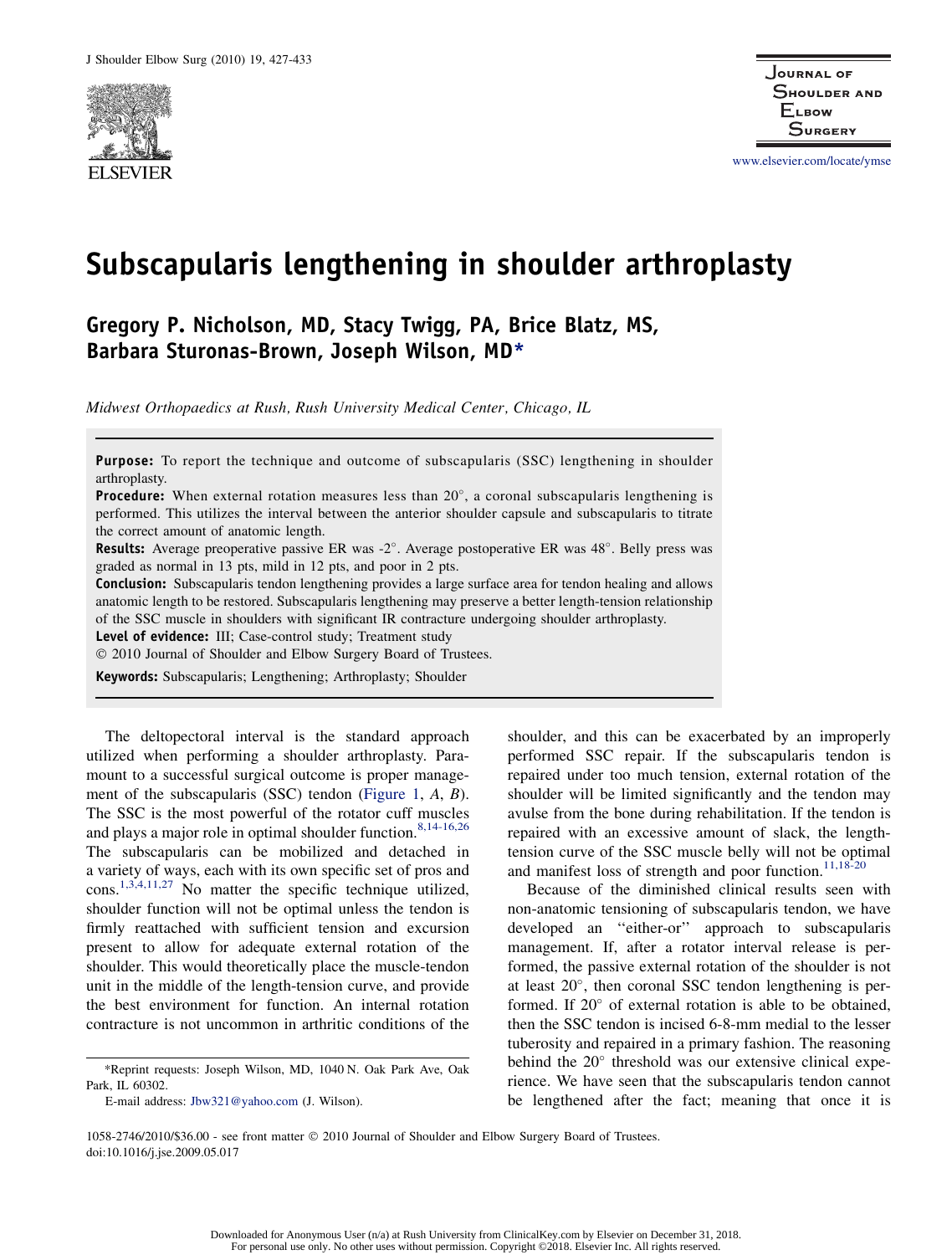

**Figure 1** A, B, Anterior and superior views of a right shoulder. The underlying capsule is light blue with the subscapularis lying anterior to it.

tenotomized off the lesser tuberosity, it is extremely difficult to lengthen. The original description by Neer of subscapularis lengthening does not specifically describe the technique, but in his textbook illustrations show that the subscapularis is lengthened by sewing it end to end to the capsule or dividing the lateral capsule, thus thinning it out and flapping it back on itself and then doing again an end to end repair. $22,23$  This Z-plasty technique does create a tenuous repair. A modification of this technique, as described by Green and Norris, reveals that the coronal Zplasty flap consists of subscapularis muscle and the superficial 50% of the subscapularis tendon.<sup>12</sup> The lateral flap has the deep 50% of the subscapularis tendon and the anterior capsule. This again then shows that the repair is done end-to-end without significant overlap. There have been anecdotal reports in the literature that authors no longer do coronal Z plasty, because it may indeed weaken the repair; yet, there is no clinical series specifically reporting results of subscapularis tendon lengthening.<sup>4</sup> Our technique has been to do a subscapularis tendon lengthening by doing a subscapularis ''slide'', as will be described in this paper. It is not an end-to-end repair.

We developed this because, due to our extensive clinical experience, we have found that after releasing the rotator cuff interval, if we did not have at least 20° of external rotation at the side, at the end of the procedure after an extensive  $360^{\circ}$ release of the subscapularis, releasing the anterior capsule, the inferior capsule off the inferior border of the subscapularis, osteophyte removal, and adhesions from the subscapularis to the base of the coracoid, that there was a distinct potential to not be able to repair the subscapularis to the lesser tuberosity and achieve  $30^{\circ}$  of external rotation at the side.

This may indeed be because of chronic contracture of the muscle tendon unit itself, as well as the fact that the lesser tuberosity has been displaced laterally by the recreation of normal humeral offset by placing the glenoid component—and now an anatomical humeral head component—in where before the joint may have been markedly contracted. Furthermore, the ability for the humerus to now

externally rotate will move the lesser tuberosity laterally away from the SSC tendon; therefore, the potential for having either a very poor repair or a repair under significant tension is created, thus the ''either or'' approach to subscapularis management and this subscapularis slide/ lengthening technique.

The purpose of this study is to describe specifically the technique of SSC tendon lengthening and report the clinical outcomes of this subscapularis management technique in shoulder arthroplasty.

#### Materials and methods

Criteria for study inclusion consisted of any patients who underwent either a total or hemiarthroplasty of their shoulder with primary subscapularis lengthening. Patients were not excluded based on race, gender, age, or primary diagnosis. During the time period of the study, a total of 133 shoulder arthroplasties were reviewed, with 27 patients (20%) requiring subscapularis lengthening per our protocol. All patients had internal rotation contractures present, with less than 20° of external rotation at the side measured from the frontal plane of the torso. There were 17 males and 10 females, with an average age of 57 years (range, 18-80). The average follow-up was 3.5 years (range, 2-8), with a minimum of 2 years post-surgery. Twenty-two patients (81%) required total shoulder arthroplasties and 5 patients (19%) required hemiarthroplasties. The primary diagnosis was osteoarthritis in 15 patients, post-capsulorrhaphy DJD in 6, prior fracture malunions in 3, and chronically locked posterior dislocations in 3 others. The dominant extremity was operated on in 19 out of 27 patients. Four patients were diabetics and 3 were smokers who did not reduce their nicotine intake during the pre- or postoperative period. No patients in this study had rheumatoid arthritis in their medical history.

All patients had pre- and postoperative range of motion documented by the senior author (GPN). All patients were rated pre- and postoperatively, using the American Shoulder and Elbow Scoring Scale, the Simple Shoulder Test, and the Visual Analog Scoring System. The average passive external rotation with the arm at the side was -2° (range, -25-20). The average ASES, SST, and VAS preoperative outcome scores were 34, 2.6, and 6.1, respectively.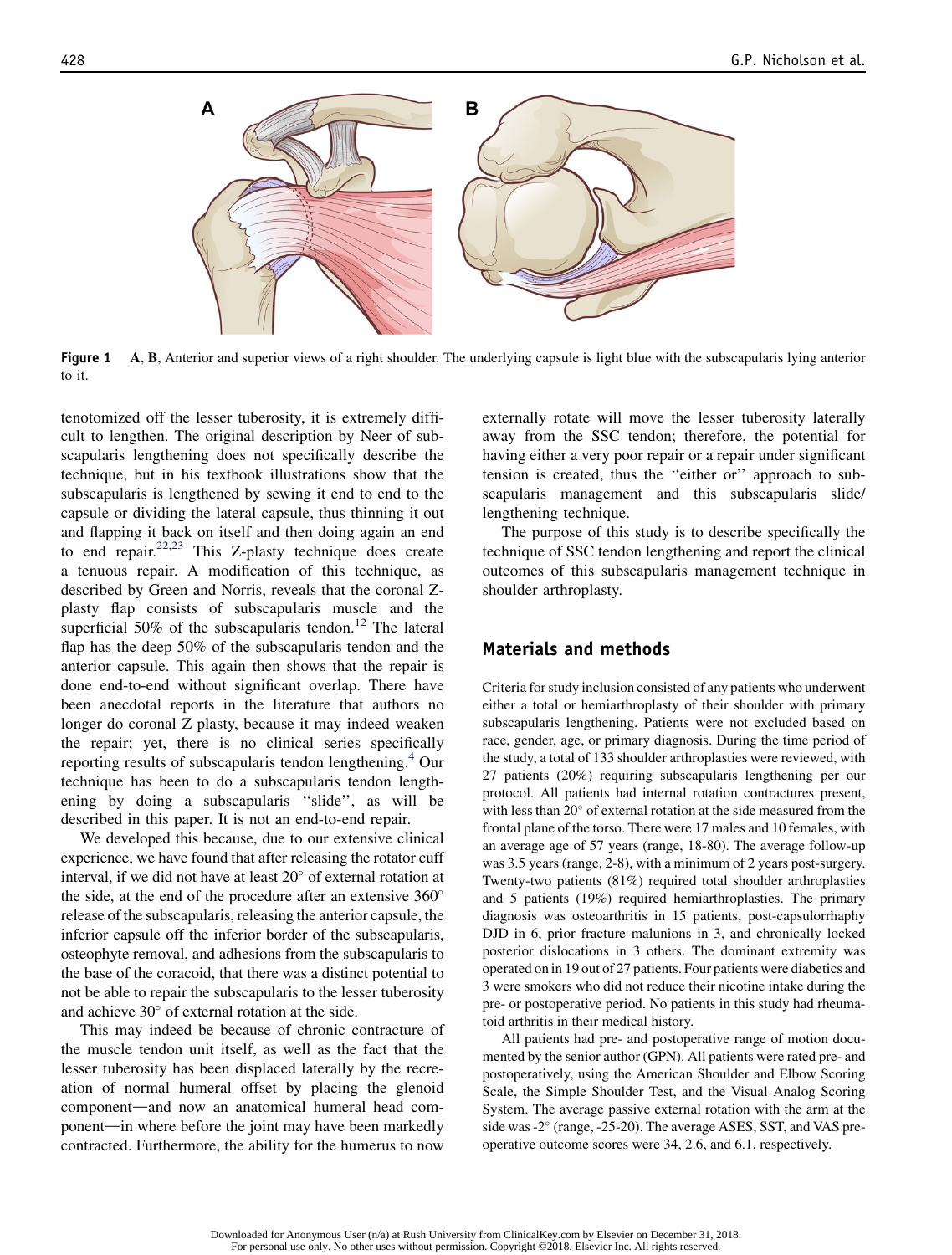

**Figure 2** A, B, Anterior and superior views. The subscapularis tendon is incised approximately 5-8 mm medial to the lesser tuberosity. The tendon is elevated off the underlying intact capsule and reflected medially. The muscle tendon unit is elevated off the glenoid rim to provide access to the capsule medially.

Subscapularis function was documented by the lift-off test and the belly-press or Napoleon test. The lift-off test was utilized as described by Gerber.<sup>10</sup> The belly press test was described by Gerber, and in this study was graded as described by Scheibel: a normal result if the patient can push the hand against the stomach with the wrist straight; an intermediate result if the angle of the wrist allowed the elbow to fall back to the mid-axillary line but the hand was able to stay on the belly; and a positive test for subscapularis dysfunction if the elbow fell back to the posterior axillary line and the wrist flexed more than  $60^{\circ}.^{9,25}$  This was a modification of the belly press test that was described as the Napoleon sign by Burkhart and Tehrany.<sup>5</sup> Burkhart had felt that the Napoleon test was normal if the patient could keep the hand against the stomach with the wrist straight. It was an intermediate test if the wrist flexed  $30^{\circ}$ -60 $^{\circ}$  but the hand was able to stay on the belly.

#### Surgical technique

Standard pre-operative radiographs were obtained on all patients, consisting of true anteroposterior, scapular-Y, and axillary-lateral views. If there was ever a concern about the integrity of the rotator cuff, then a pre-operative MRI was ordered. If posterior glenoid bone loss was a concern, then a limited CT scan through the glenohumeral joint was obtained. Twenty of the 27 patients in this study had advanced imaging pre-operatively (15 CT scans, 5 MRIs). The surgical approach for all 27 patients was through a deltopectoral interval. Our technique utilizes needle tip bovie to dissect through the subcutaneous fat and fascia until the deltopectoral interval is identified. The cephalic vein is then identified and mobilized laterally with the deltoid. In order to maximize visualization, approximately 10 mm of the superior portion of the pectoralis major and approximately 5 mm of the anterior edge of the coracoacromial ligament are released. The clavipectoral fascia is released and the gliding plane between the strap muscles and the anterior surface of the subscapularis is bluntly released. The gliding plane in the sub-deltoid space is similarly freed of any adhesions. The rotator interval was then released surgically. This is performed by externally rotating the shoulder and placing the coracohumeral ligament and contents of the rotator interval on stretch. Mayo scissors are used to incise this tissue by releasing it down to the base of the coracoid process. After this release, the patient's external rotation is assessed. Per our protocol, any patient with external rotation less than  $20^{\circ}$  at this point will undergo lengthening of the subscapularis tendon.

#### Subscapularis tendon lengthening technique

#### An overlapping slide, not an end-to-end repair

Coronal lengthening of the subscapularis tendon is performed with needle tip cautery. The subscapularis is incised 5-8 mm from its lateral insertion and carefully reflected off the underlying capsule.The needle cautery is very helpful to preserve tissue and elevate the SSC tendon off the capsule. The tendon is tagged with sutures and mobilized off the intact capsule with blunt dissection and spread technique after the lateral aspect of the tendon has been elevated off the capsule with needle cautery. As the dissection proceeds medially, the muscle-tendon unit is easier to elevate and not as integrated into the underlying capsule. This reflected muscle-tendon unit forms the medial and anterior flap of the final tendon repair (Figure 2,  $A$ ,  $B$ ). This muscle-tendon unit is mobilized off the coracoid and a 360° release of the muscle-tendon unit is performed. The preserved capsule, with the intact lateral stump of subscapularis tendon, is then incised off the glenoid neck as medially far as possible, and then reflected laterally. During mobilization of the medial capsule, tag sutures are placed in the superior and inferior corners of the capsule. This capsular tissue, including the lateral insertion of the subscapularis, forms the lateral and posterior flap of the final tendon repair (Figure 3, A, B).

A shoulder arthroplasty is then performed in the standard manner. After the proper components are placed and the joint adequately irrigated, the subscapularis lengthening and repair can be performed. The arm is placed in approximately 30° of external rotation and the previously placed tagged sutures are used to ''titrate'' the tension and length of the tendon repair. The subscapularis muscle-tendon unit (anterior flap) is then repaired to the capsular flap (posterior flap) with vertical mattress #2 braided nylon sutures under light tension. The interphase at the tendon edge can be repaired with a running suture if necessary. This provides excellent overlapping surface area for tendon healing to occur (Figure 4, A, B). It is very important to not neglect the rotator interval. The upper border of the lengthened SSC unit is repaired to the anterior border of the supraspinatus in

Downloaded for Anonymous User (n/a) at Rush University from ClinicalKey.com by Elsevier on December 31, 2018. For personal use only. No other uses without permission. Copyright ©2018. Elsevier Inc. All rights reserved.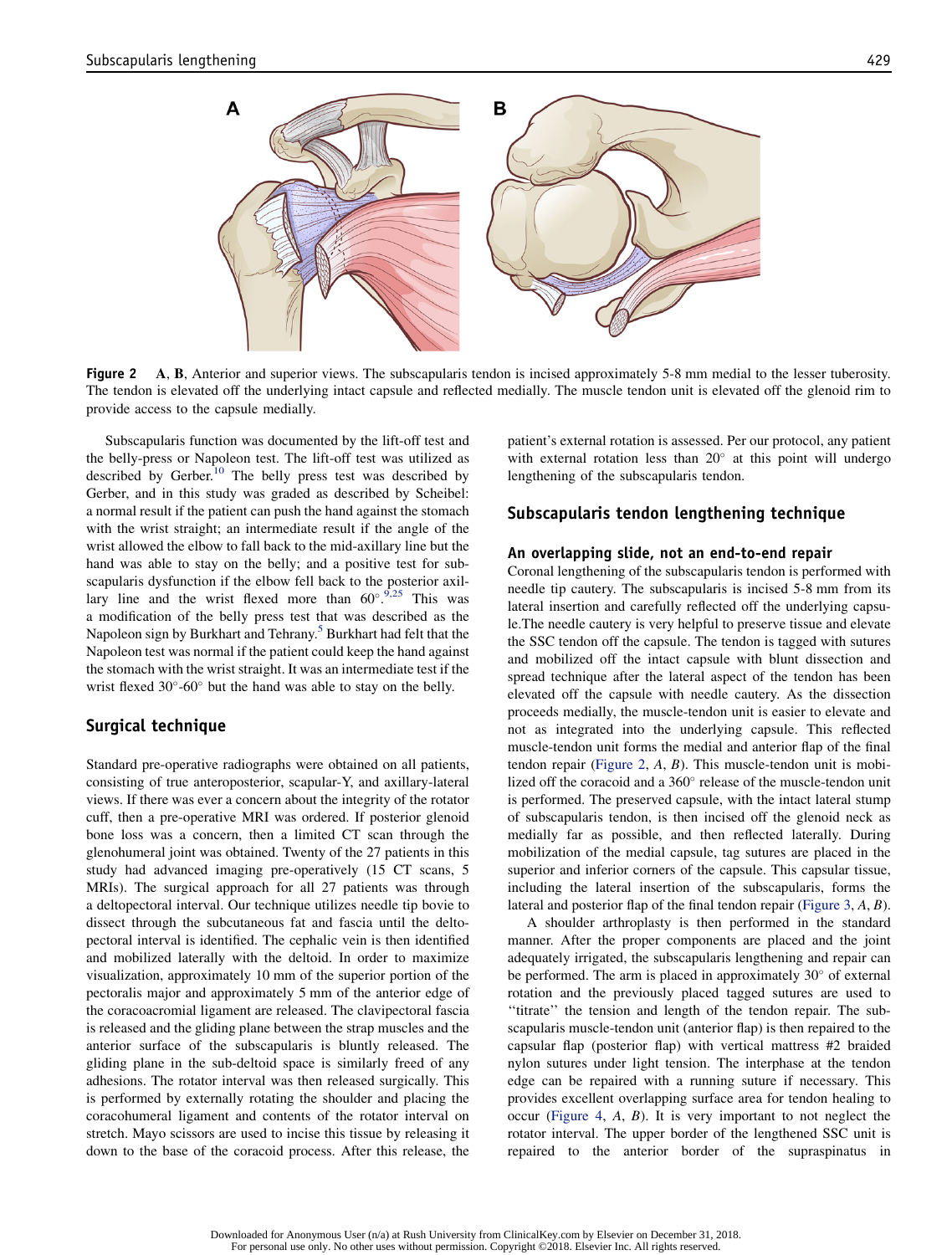

Figure 3 A, B, The capsule (light blue) is now incised off the glenoid as far medially as possible. The capsule is released from the glenoid to form a rectangular shaped laterally based flap. This flap is composed of the subscapularis tendon insertion and anterior capsule.

approximately 20° of external rotation. Upon completion of the repair, the anterior and posterior flaps move as a contiguous unit without significant gapping or undue tension present. On average, 1 cm of additional tendon length translates to approximately 20 of increased external rotation.<sup>24, 17</sup> The remainder of the incision is closed in standard fashion. Postoperatively, patients are placed in a sling and de-rotation wedge that immobilizes the patient's shoulder in neutral position essentially in a ''hand shake'' position of  $0^{\circ}$  of rotation.

#### Results

All 27 patients were available for follow-up and willing to participate in this study. All patients were rated pre- and postoperatively, using the American Shoulder and Elbow Scoring Scale, the Simple Shoulder Test, and the Visual Analog Scoring System. There were no cases of instability and no surgical complications that arose from this procedure. No patients required reoperations after their initial shoulder arthroplasty. The ability to perform a lift-off test was present in 22 out of 27 patients (81%). Belly press was normal in 13 patients (48%), intermediate (elbow falls back to mid-axillary line) in 12 (44%), and poor (elbow falls back to posterior axillary line) in 2 (8%); thus 2 patients had a markedly positive belly-press test. Average preoperative passive external rotation with the arm at the side was -2° (range, -25°-20°). Average postoperative active external rotation with the arm at the side was  $46^{\circ}$  (range, 30°-54°). Average postoperative active forward elevation was  $141^\circ$  (range,  $105^\circ$ -170°) with average postoperative internal rotation to L3. Pre-operative ASES, SST, and VAS scores were 34, 2.6, and 6.1, respectively. Postoperative ASES, SST, and VAS scores were 88, 8.8, and 0.9, with all score increases being statistically significant with a P value <.05. When asked about overall satisfaction with their procedure, 19 patients were extremely satisfied, 8 satisfied, and 0 dissatisfied. One-hundred percent of patients polled stated they would undergo this procedure again.

#### **Discussion**

Postoperative subscapularis dysfunction can present as a significant problem after total shoulder arthroplasty. These patients can present with decreased motion, strength, and function as a result of an improperly released or tensioned subscapularis tendon. Miller et al found that despite meticulous attention to the subscapularis repair, 67% of patients had abnormal liftoff examination and 66% had abnormal belly press examinations.<sup>20</sup> Armstrong et al found that subscapularis repairs after total shoulder arthroplasty demonstrated a high healing rate by ultrasound.<sup>2</sup> However, the clinical function of that intact subscapularis may still be comprised after total shoulder arthroplasty. The exact reason for this dysfunction is unclear; however, the length of time the patient has had arthritis, the magnitude of the internal rotation contracture, length-tension curve of the repaired subscapularis muscle, and possible denervation by excessive mobilization are all potential reasons.

With significant internal rotation contracture, the ability to gain length in the subscapularis tendon by releases alone has been shown to only gain approximately 1-1.5 cm of length.<sup>4, 7</sup> Approximately 20 $^{\circ}$  gained in external rotation can be obtained by 1 cm of subscapularis tendon length gain.<sup>17</sup> If that length is not gained by the aforementioned releases, the patient now has a subscapularis tendon that cannot reach the lesser tuberosity. Therefore, a subscapularis lengthening cannot be done after subscapularis tenotomy, and the releases that need to be done off the anterior and inferior capsules, the coracoid, and osteophyte removal cannot be done without tenotomizing the subscapularis. As a result, our approach has been to release the coracohumeral ligament and the rotator cuff interval to determine if we were at  $20^{\circ}$  of external rotation at the side. If this was not reached easily, then a subscapularis lengthening approach was performed, as described in this paper. After that approach, the standard releases of the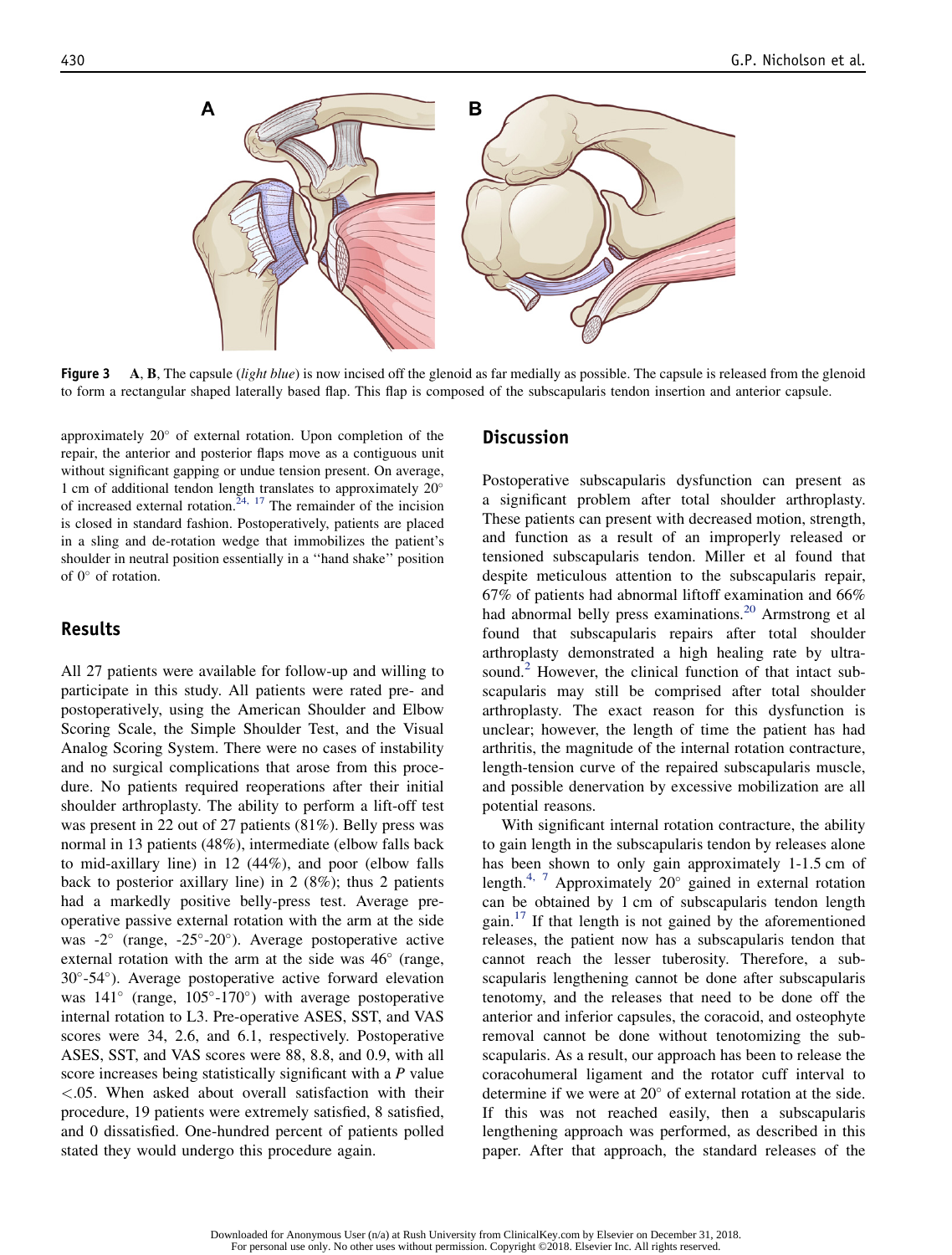

Figure 4 A, B, After shoulder arthroplasty, the shoulder is rotated to  $30^{\circ}$  of external rotation. The subscapularis tendon (the anterior flap) is repaired with vertical mattress sutures to the underlying capsule (the posterior flap) under light tension. There is excellent surface area available for repair and healing. This demonstrates the sliding overlap of the flaps to gain length. It is not an end-to-end repair.

subscapularis muscle tendon unit off the coracoid and anterior and inferior capsules are performed. If after that, total shoulder arthroplasty is performed, and the subscapularis can be repaired anatomically, then it is done. If it is not able to be done, then a subscapularis slide lengthening is performed, thus titrating the length with the arm at  $30^{\circ}$  of external rotation at the side, as described in technique. We believe that this may provide a better tension to the subscapularis muscle tendon unit and a potentially better length-tension curve.

Our technique allows proper tensioning of the subscapularis to occur while external rotation is adequately restored. The function of the subscapularis, as determined by the patient's ability to perform the belly press test in our series, showed that 48% had a normal belly press or Napoleon examination. There was an intermediate result to the midaxillary line in 44%, and only 8% of patients showed a positive belly press sign for subscapularis dysfunction. The lift-off test was possible in 22 of 27 patients (81%). This was comparable and superior to Miller and Flatow's results for primary SSC repair in total shoulder arthroplasty.<sup>20</sup> Most significant was the increase in the patient's external rotation from  $-2^{\circ}$  pre-operatively to 46° postoperatively.

This technique allows a reliable, reproducible, and effective way to gain external rotation without the need for a lesser tuberosity osteotomy to be performed or supplemental tendon grafts to be utilized (Figures 5,6). The lesser tuberosity osteotomy has been described as a way for a more robust fixation of the subscapularis. However, this technique has not been described as a way to obtain subscapularis muscle tendon unit length. It is more for the potential for more robust fixation and potential bone to bone healing. We do not feel that a lesser tuberosity osteotomy offers the ability to lengthen the subscapularis. $21$ Simple tenotomy and repair and lesser tuberosity osteotomy have both shown the ability to heal and provide subscapularis functionality. $6,13$ 



Figure 5 Reflected SSC with intact capsule. A right shoulder with the subscapularis tendon (SSC) reflected off the intact capsule. There are tag sutures in the SSC tendon reflecting it medially. A robust tendon/capsular insertion (white arrows) has been retained laterally.

The released medial capsule and lateral subscapularis tendon allow a large surface area to be primarily repaired while maintaining overall tendon integrity upon completion. As demonstrated by the fact that only 20% of our patients required this procedure, the majority of total shoulder arthroplasty patients can be treated effectively without a subscapularis lengthening being performed; however, this technique is a useful adjunct to have at your disposal when a patient's external rotation is less than 20°. Potential drawbacks to the study include that we did not perform postoperative imaging to evaluate SSC tendon integrity or muscle belly status. We did not have a clinical reason to image these patients and did not have approval or funding for postoperative imaging. Objective strength testing was not done routinely with either dynamometer or spring balance to determine strength in all patients. We utilized the lift-off and belly-press tests, as described in the paper.

Downloaded for Anonymous User (n/a) at Rush University from ClinicalKey.com by Elsevier on December 31, 2018. For personal use only. No other uses without permission. Copyright ©2018. Elsevier Inc. All rights reserved.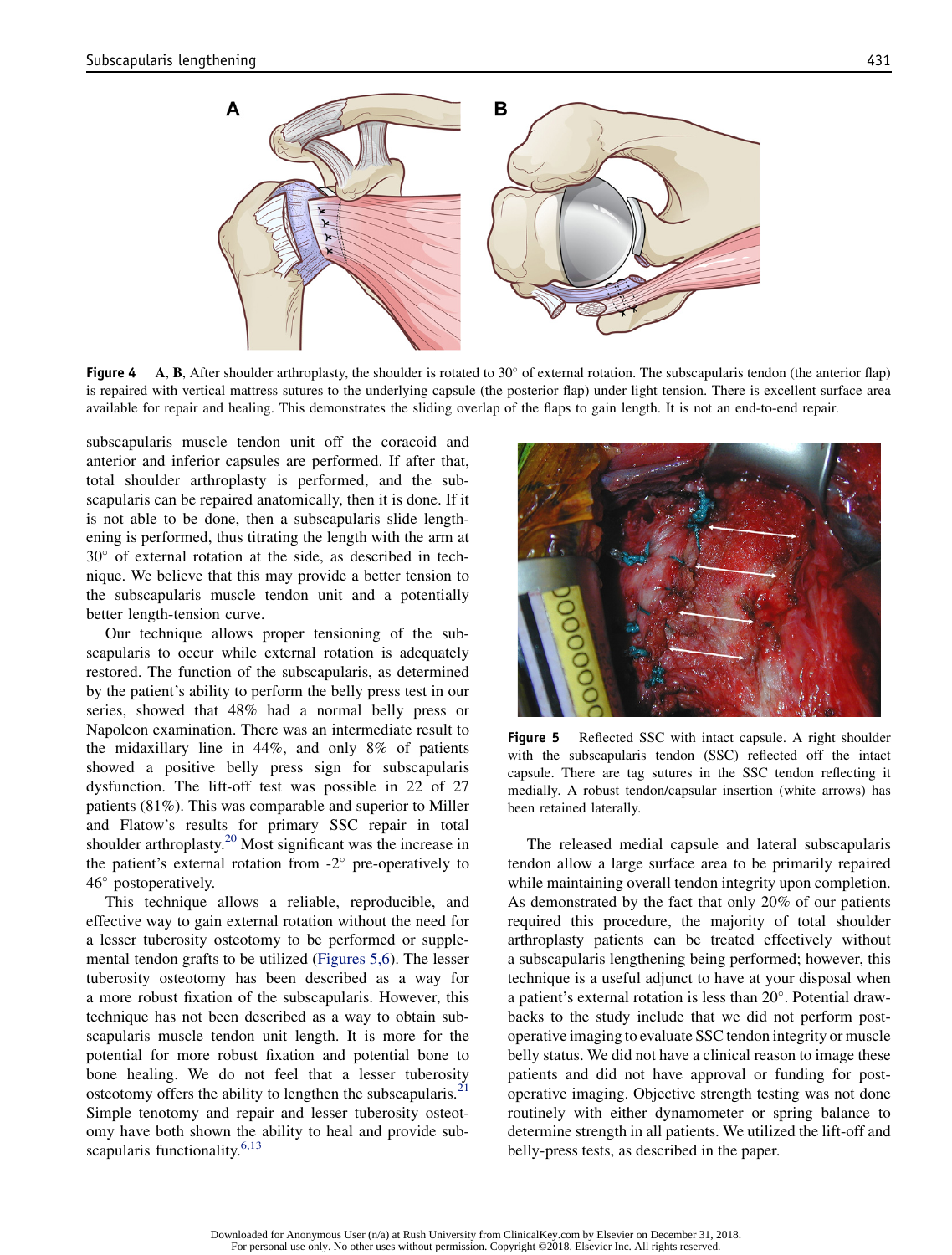

Figure 6 Completed SSC lengthening. An anterior view of a left shoulder after SSC lengthening. The white arrows show the amount of length gained. One centimeter of length should provide about 20 degrees of greater rotation. Note the mattress sutures, and in addition there is a running suture to secure the repair edge.

The use of a sling with an attached external rotation wedge is a crucial postoperative step for these patients to undergo. The wedge automatically places the lengthened subscapularis tendon under gentle tension, and prevents scarring from occurring in the internally rotated position. This also allows the gained external rotation to be maintained and built upon when physical therapy begins. The external rotation wedge is typically discontinued 2-3 weeks postoperatively, with the sling worn for activities of daily living until 4 weeks out.

As with all new surgical techniques, there is a learning curve to be expected. This procedure should be performed by orthopaedic surgeons who are well-versed in total shoulder arthroplasties and the various complications that can arise when taking down the subscapularis tendon.

## Conclusion

When performing a total shoulder arthroplasty, postoperative subscapularis dysfunction can present as a significant problem. With significant internal rotation contractures, the ability to gain length in the subscapularis tendon by releases alone has been shown to gain approximately 1-1.5 cm of length. Our subscapularis lengthening technique allows a reliable, reproducible, and effective way to gain external rotation without the need for a lesser tuberosity osteotomy to be performed or supplemental tendon grafts to be utilized. This technique also allows proper tensioning of the subscapularis to occur while external rotation is adequately restored, and can be a useful adjunct to current surgical techniques.

## Disclaimer

The authors, their immediate families, and any research foundations with which they are affiliated have not received any financial payments or other benefits from any commercial entity related to the subject of this article.

#### References

- 1. Ahmad CS, Wing D, Gardner TR, Levine WN, Bigliani LU. Biomechanical evaluation of subscapularis repair used during shoulder arthroplasty. J Shoulder Elbow Surg 2007;16(3 Suppl):S59-64.
- 2. Armstrong A, Lashgari C, Teefey S, Menendez J, Yamaguchi K, Galatz LM. Ultrasound evaluation and clinical correlation of subscapularis repair after total shoulder arthroplasty. J Shoulder Elbow Surg 2006;15:541-8.
- 3. Barth JR, Burkhart SS, De Beer JF. The bear-hug test: A new and sensitive test for diagnosing a subscapularis tear. Arthroscopy 2006;  $22:1076-84.$
- 4. Boileau P, Kontakis GM, Trossarello P, Coste JS. Release of the subscapularis tendon and muscle: A limited gain in length. Orthopedics 2007;30:657-61.
- 5. Burkhart SS, Tehrany AM. Arthroscopic subscapularis tendon repair: Technique and preliminary results. Arthroscopy 2002;18:454-63.
- 6. Caplan JL, Whitfield B, Neviaser RJ. Subscapularis function after primary tendon to tendon repair in patients after replacement arthroplasty of the shoulder. J Shoulder Elbow Surg 2009;18:193-6;197-8.
- 7. Cleeman E, Brunelli M, Gothelf T, Hayes P, Flatow EL. Releases of subscapularis contracture: an anatomic and clinical study. J Shoulder Elbow Surg 2003;12:231-6.
- 8. DePalma AF, Cooke AJ, Prabhakar M. The role of the subscapularis in recurrent anterior dislocations of the shoulder. Clin Orthop 1967;54: 35-49.
- 9. Gerber C, Hersche O, Farron A. Isolated rupture of the subscapularis tendon. J Bone Joint Surg Am 1996;78:1015-23.
- 10. Gerber C, Krushnell RJ. Isolated rupture of the tendon of the subscapularis muscle. Clinical features in 16 cases. J Bone Joint Surg Br 1991;73:389-94.
- 11. Gerber C, Yian EH, Pfirrmann CA, Zumstein MA, Werner CM. Subscapularis muscle function and structure after total shoulder replacement with lesser tuberosity osteotomy and repair. J Bone Joint Surg Am 2005;87:1739-45.
- 12. Green A, Norris TR. Shoulder arthroplasty for advanced glenohumeral arthritis after anterior instability repair. J Shoulder Elbow Surg 2001; 10:539-45.
- 13. Krishnan SG, Stewart DG, Reineck JR, Lin KC, Buzzell JE, Burkhead WZ. Subscapularis repair after shoulder arthroplasty: biomechanical and clinical validation of a novel technique. J Shoulder Elbow Surg 2009;18:184-92. 197-8.
- 14. Kronberg M, Nemeth G, Brostrom LA. Muscle activity and coordination in the normal shoulder. An electromyographic study. Clin Orthop 1990;257:76-85.
- 15. Kuechle DK, Newman SR, Itoi E, Morrey BF, An KN. Shoulder muscle moment arms during horizontal flexion and elevation. J Shoulder Elbow Surg 1997;6:429-39.
- 16. Lee SB, Kim KJ, O'Driscoll SW, Morrey BF, An KN. Dynamic glenohumeral stability provided by the rotator cuff muscles in the midrange and end-range of motion. A study in cadavera. J Bone Joint Surg Am 2000;82:849-57.
- 17. Matsen FA, Leppitt SB, Sidles JA, Harryman DT. Practical evaluation of management of the shoulder. Philadelphia, PA: WB Saunders Co.; 1994.